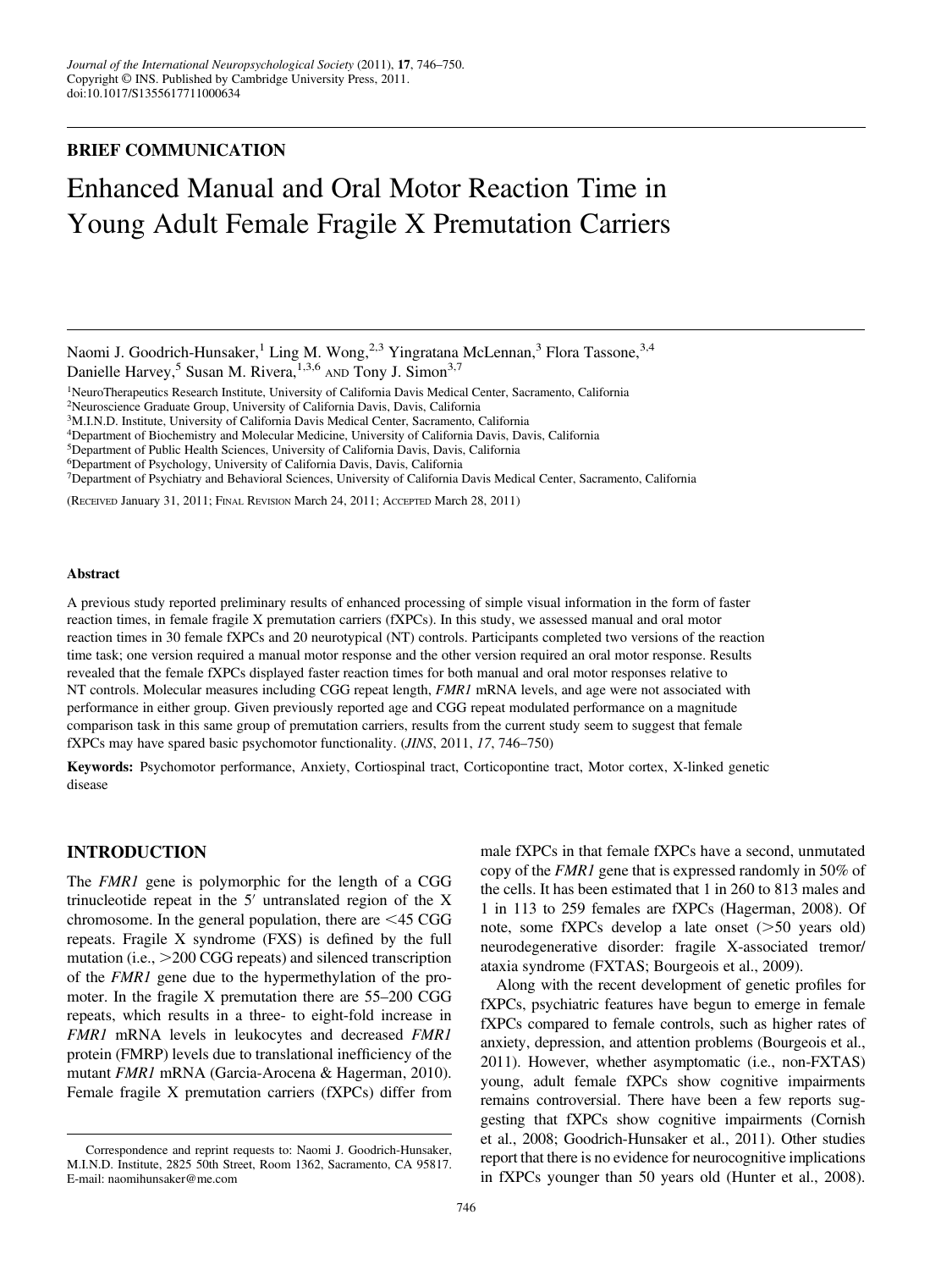To add to this controversy, there is evidence that young female fXPCs may actually outperform neurotypical control groups (NTs) in some domains. Specifically, young female fXPCs were shown to have faster reaction times on a battery of attention tasks compared to young NT adults who were not fragile X carriers (Steyaert, Borghgraef, & Fryns, 1994). However, these results were preliminary, and no other studies have reported similar findings.

In the current study, we measured both simple manual and oral motor speeded responses to visual stimuli. We also wanted to determine whether performance was differentially modulated in fXPCs and NTs across CGG repeat length, FMR1 mRNA levels, and age. Psychologists have described two major kinds of reaction time experiments: simple and choice reaction time experiments (Welford, 1980). Simple reaction time tasks assess the speed at which a participant can respond to a single external cue. Choice reaction time tasks involve multiple stimuli in which the participant is required to give a specific response that corresponds to each particular stimulus. Choice reaction time tasks require participants to make a decision, whereas simple reaction time tasks do not. A single-stimulus simple reaction time task, such as that used in the current study, is considered a fairly pure index of psychomotor speed. Because reaction times, along with error rates, are commonly used as outcome measures in cognitively demanding tasks, it is important to assess each participant's baseline psychomotor speed when cognitive demands are minimized to account for the specific effects of cognitive demands upon performance.

## METHODS

#### Participants

Participants were 50 females aged 21 to 42, including 20 neurotypical (NT) controls and 30 fragile X premutation carriers (fXPCs). The mean age  $(\pm SD)$  for fXPCs was  $31.50 \pm 7.17$  years and for NT controls was  $34.08 \pm 4.57$ years. The two groups did not differ in age,  $t = -1.56$ ,  $p = .13$ , or Full-Scale IQ,  $t = -1.38$ ,  $p = .18$  (see Table 1). Participants were recruited through the NeuroTherapeutics Research Institute (NTRI) at the Medical Investigation of Neurodevelopmental Disorders (M.I.N.D.) Institute at the University of California, Davis Medical Center. Participants with any of the following were not included in our study: acute medical condition such as renal, liver, cardiac, or other disease that may be associated with brain atrophy or dysfunction; current or past history of major DSM-IV Axis I psychiatric disorder; history of head trauma; toxic encephalopathy, encephalitis, or bacterial meningitis; history of alcoholism or drug problem; use of current medication that affect cerebral blood flow (e.g., beta blockers); and presence of metal in the body. We also requested that all participants be off anti-depressant or anti-anxiety medication for 2 weeks before participation. This study was approved by the Institutional Review Board and conformed to institutional and

federal guidelines for the protection of human participants. Written informed consent was obtained before participation from all participants.

#### Psychological Assessment

Full-Scale IQ (FSIQ) was measured using either the Wechsler Adult Intelligence Scale, third edition (WASI-III; Wechsler, 1997) or the Wechsler Abbreviated Scale of Intelligence (WASI; Wechsler, 1999). FSIQ data were available for 15/20 NT controls and 22/30 fXPCs.

#### Molecular Analysis

As previously described (Tassone, Pan, Amiri, Taylor, & Hagerman, 2008), genomic DNA was isolated from peripheral blood leucocytes using standard methods (Puregene Kit; Gentra Inc., Valencia, CA). Repeat size was determined using Southern blot and PCR amplification of genomic DNA. The activation ratio (AR), indicating the percent of cells that carry the normal allele on the active X chromosome, was calculated by Southern blot. All quantifications of FMR1 mRNA were performed using a 7900 Sequence detector (PE Biosystems).

#### Simple Reaction Time

The simple reaction time task was presented on a 2 GHz Intel Core 2 Duo HP Compaq dc7700 Small Form Factor PC equipped with 1 GB of RAM running SuperLab version 4.0.7b (Cedrus Corporation, San Pedro, CA). The stimuli included a drawing of a house that was 19 cm in height and 7.9 cm wide with an entrance that was 5.4 cm high and 3.2 cm wide on the monitor 60 cm from the participant. On each trial participants were asked to indicate as quickly as possible, by pressing a single button for the manual motor response version of the task or by speaking ''GO'' into a microphone for the oral motor version of the task, whenever a picture of a friendly alien appeared at the right or left side of the entrance. For the manual motor response version, participants used their dominant hand. The alien figure was 5.4 cm tall and 1.8 cm in the widest extent. This image remained on the screen until the participant responded. The version order was randomized across participants. Each version of the task consisted of 60 consecutive trials. Delays between trials were set to one of three intervals (400, 800, or 1200 ms), which were presented in random order to minimize anticipatory responses. Response time was recorded as the primary dependent variable.

#### Data Analysis

Data measured either manual or oral motor reaction time. Within each version, trials with reaction times greater than or less than 3 times the interquartile range or less than or equal to 150 ms (anticipatory responses) were excluded from the analyses. Results were calculated as the median of reaction times across each condition delay. Repeated-measures analysis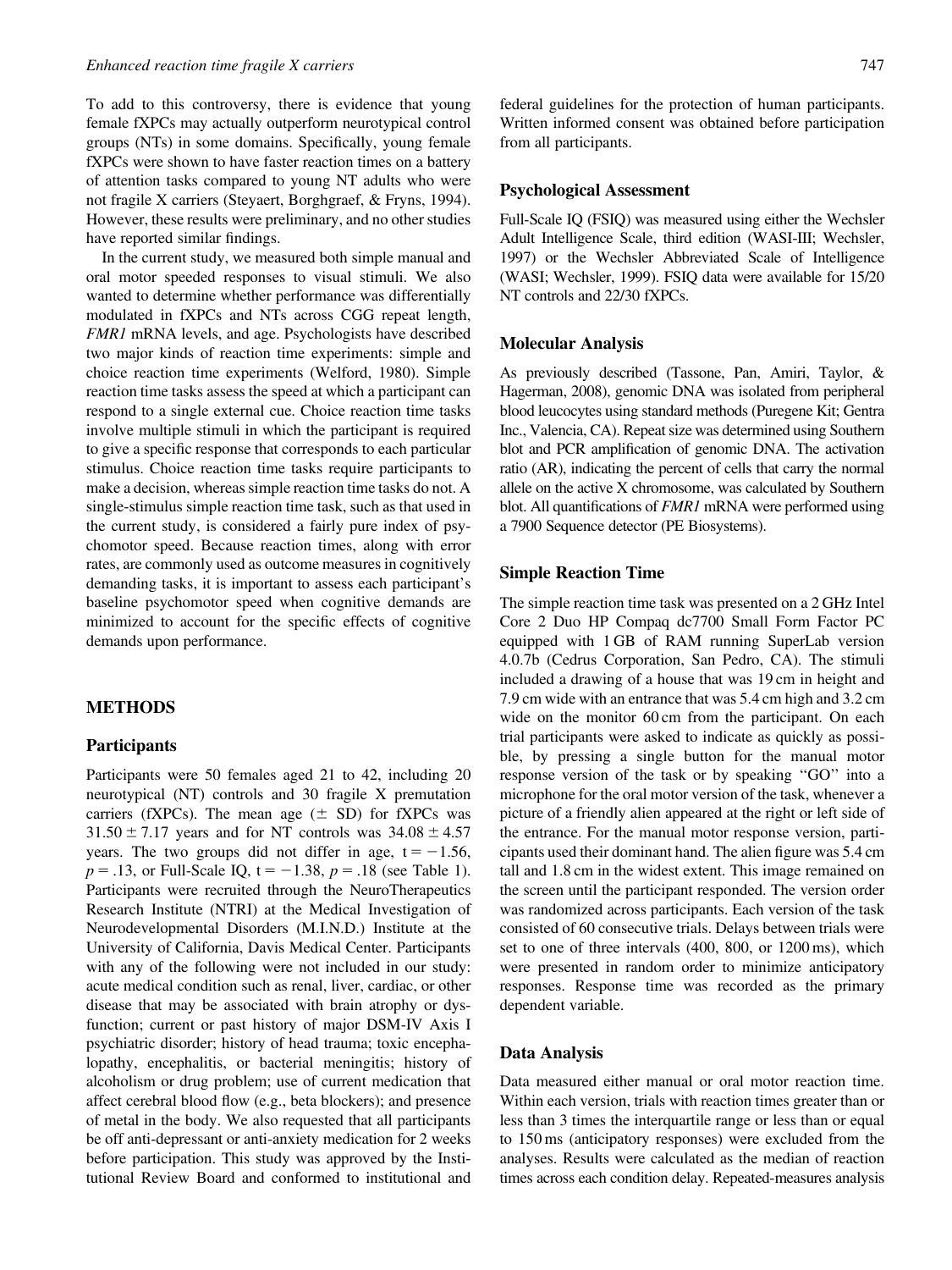|                        | Neurotypical control |       |               |                  | Fragile X premutation carrier |        |               |                  |          |                |
|------------------------|----------------------|-------|---------------|------------------|-------------------------------|--------|---------------|------------------|----------|----------------|
|                        | Mean                 | SD    | Range         | $\boldsymbol{n}$ | Mean                          | SD     | Range         | $\boldsymbol{n}$ |          | <i>p</i> value |
| Age                    | 31.50                | 7.17  | $21 - 41$     | 20               | 34.08                         | 4.57   | $23 - 42$     | 30               | $-1.56$  | .13            |
| Full-Scale IO          | 111.6                | 12.32 | $89 - 129$    | 15               | 117.14                        | 11.78  | $101 - 144$   | 22               | $-1.38$  | .18            |
| CGG repeat size        | 30.07                | 1.22  | $28 - 32$     | 15               | 96.17                         | 19.85  | $67 - 143$    | 30               | $-12.81$ | < .0001        |
| <i>FMR1</i> mRNA level | 1.61                 | 0.27  | $1.25 - 1.98$ | 8                | 2.38                          | 0.52   | $1.55 - 3.46$ | 24               | $-3.98$  | < .0001        |
| Activation ratio       | n/a                  | n/a   | n/a           | $\overline{0}$   | 55%                           | $16\%$ | $23 - 87\%$   | 30               | n/a      | n/a            |

Table 1. Participant descriptive statistics and FMR1 measures

of variance (ANOVA) with delay (400, 800, 1200 ms) as the within-participant factor and group (NT and fXPC) as the between-participant factor were performed. Correlations between simple reaction time and age (for both groups) and molecular variables (fXPCs only) were computed within groups. For the correlation analyses, simple reaction times were calculated as the median of reaction across all trials and condition delays.

Degrees of freedom were adjusted using the Welch procedure for one-way ANOVAs when the equality of variance assumption was violated. For repeated-measures ANOVAs, Greenhouse-Geisser corrections were used to correct for violations of the sphericity assumption. The reaction times were log-transformed to better meet the assumptions of the model. Analyses were conducted using SPSS and a  $p$  value  $\leq$ .05 was considered statistically significant.

## RESULTS

#### Molecular Analyses

Molecular data were available for 15/20 NT controls and 30/30 fXPCs.

Descriptive statistics of CGG repeat size, FMR1 mRNA, and activation ratios are reported in Table 1. Within the fXPCs, as expected, FMR1 mRNA level was positively associated with CGG repeat size, Pearson's  $r = .42$ , p (one-tailed) = .02. The partial correlation between CGG and FMR1 mRNA after accounting for the activation ratio in the fXPCs was much stronger, Pearson's  $r = .55$ , p (one-tailed) = .003. In the female fXPCs, we found no significant correlations between CGG repeat size or FMR1 mRNA with age.

## Simple Reaction Time

The simple reaction time tasks assessed participants' abilities to make speeded responses while eliminating all cognitive demands to perform accurately. Responses from two female NTs and one female fXPC were identified as outliers (i.e., greater than or less than 3 times the interquartile range for each group) on the oral version of the task, so they were removed from those analyses only. A repeated-measures ANOVA showed that female fXPCs were faster to respond on the manual  $(F(1,48) = 10.00; p = .003)$  and oral  $(F(1,45) =$ 

6.76;  $p = .01$ ) motor reaction time task than female NTs (see Figure 1). For both task versions, reaction times decreased as the delay between trials increased ( $p < .0001$ ), but did not differ between the groups,  $p > .28$ . This indicates that both groups of participants could anticipate upcoming trials. Overall median reaction times across all trials for each task version within each group were used to assess the association between performance and age (both groups) and molecular variables (in the female fXPCs). There were no significant associations.

## DISCUSSION

As a group, the young adult female neurotypical controls (NTs) had comparable manual motor and oral motor reaction times to age- and gender-matched controls reported in previously published studies (Der & Deary, 2006; Steyaert et al., 1994). With the reaction times of the NTs in the present study



Fig. 1. Oral motor reaction times ranged from 248 to 782 ms  $(M = 461.24, SEM = 7.92)$  and were overall slower than manual motor reaction times, which ranged from 203 to 515 ms  $(M = 268.14, SEM = 3.42)$ . Group analyses of manual motor and oral reaction time show that female fXPCs, as a group, responded faster than female NT controls,  $p = .003$  and  $p = .01$ , respectively. For both task versions, reaction times decreased as the delay between trials were longer,  $p < .0001$ , but did not differ between the groups,  $p > .28$ . Error bars represent standard error of the mean.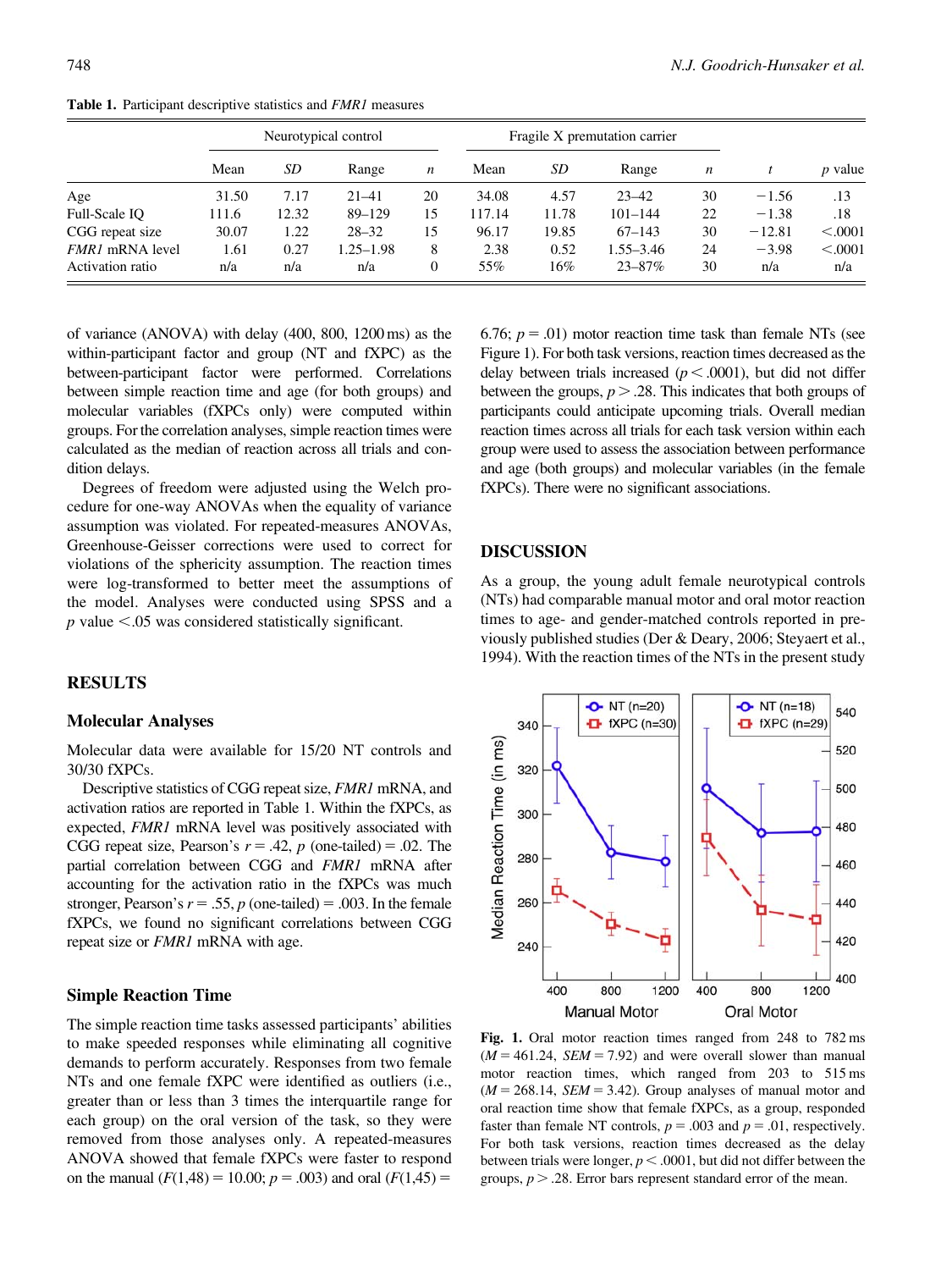replicating earlier reports, the finding that the young, asymptomatic (i.e., non-FXTAS) female fragile X premutation carriers (fXPCs) performed faster than the NTs on both versions of the simple reaction time task is unexpected. The results from the current study are consistent with a previous study that also reported faster simple reaction times in female fXPCs relative to NTs (Steyaert et al., 1994). Steyaert et al. (1994) assessed various aspects of attention as measured by the de Sonneville Visual Attention Tasks (SVAT). The SVAT consists of eight different tasks, including a simple manual motor reaction time task, the Finger Motor Response Exercise (FMSE). The female fXPCs had overall faster manual reaction times compared to NTs (Steyaert et al., 1994). The results of the current study replicate these findings and extend the results to include oral motor reaction times as well. These findings taken together demonstrate that female fXPCs have enhanced basic psychomotor speed relative to NT controls.

In remains unclear why reaction times would be faster in female fXPCs. One hypothesis as to why basic psychomotor speed is enhanced in female fXPCs is that there may be a neural reorganization that allows for faster processing on the simple reaction time task, but results in cognitive impairments in other domains. Basic psychomotor speed as measured by simple reaction time tasks depends largely upon the corticospinal tract (pyramidal system) with contributions coming from the supplementary motor area, premotor cortex, somatosensory cortex, cerebellum, parietal lobe, and cingulate gyrus (Kolb & Whishaw, 2009). Several of these regions are effected in female fXPCs with FXTAS, such as reduced cerebellar volume (Adams et al., 2007) and parietal gyral atrophy (Hagerman et al., 2004). Similar findings have emerged in female fXPCs without FXTAS. We have detected widespread white matter changes throughout the corticospinal and corticopontine tracts, implicating the motor system, in this same group of female fXPCs (manuscript in preparation). Moreover, these changes also appear to be impacted by age and CGG repeat length. Therefore, these behavioral differences in the current study may be the result of subtle underlying neural changes occurring preclinically, long before symptoms of FXTAS develop. At present, the time course of this reorganization is unknown, although a preliminary study comparing fXPC children to NTs found no group differences on measures of intellectual functioning, academic achievement, or visuomotor integration (Myers, Mazzocco, Maddalena, & Reiss, 2001). Whether these features develop at some critical point in response to environmental factors, or if they develop along a continuous trajectory of development that is increasingly different from NTs remains unclear.

Another hypothesis is that anxiety levels may be modulating basic psychomotor speed. There is a high prevalence of anxiety reported in female fXPCs (Bourgeois et al., 2011). Nettelbeck (1973) reported that anxious personality types have faster reaction times. The heightened anxiety levels reported in female fXPCs may stem from being carriers of the fragile X premutation allele, which has many lifelong implications.

When female fXPCs transmit the premutation allele to their children, the CGG repeat length almost always expands and greater than 50% of the time will expand into the full mutation range ( $>200$  CGG repeats; Nolin et al., 2003). The stress of raising a child with FXS could certainly exacerbate elevated anxiety levels in female fXPCs (Bourgeois et al., 2011). Additionally, many of the female fXPCs are daughters of men with the late-onset  $(>=50$  years old) neurodegenerative disorder, fragile X-associated tremor/ataxia syndrome (FXTAS), which they may also eventually develop. Individuals who have a parent with FXTAS or a child with FXS have concerns about these, which can predispose them to have heightened anxiety. Given these life circumstances, female fXPCs may have a heightened anxiety that is contributing to their increased basic psychomotor speed. In the current study, anxiety levels were not assessed, so unfortunately no direct correlation can be drawn between anxiety levels and psychomotor speed. Related to anxiety, increased arousal may facilitate reaction times as well. Studies are currently underway to quantify anxiety and arousal (e.g., pupillometry) in these participants.

In another study, Panayiotou and Vrana (2004) reported that self-awareness and anxiety about one's performance could also enhance performance on simple tasks in which the participant can easily be successful. However, if the task requires a large speed/accuracy tradeoff, then anxiety about one's performance does not enhance performance. Female fXPCs, in general, have several motivating reasons to perform well. First, their participation and the outcomes from research studies will hopefully provide a direct benefit to themselves and their family. Second, although female fXPCs are less affected than their male counterparts, research suggests that they may have subtle cognitive impairments (Cornish et al., 2008; Goodrich-Hunsaker et al., 2011), and thus female fXPCs may be self-conscious and as a result perform at the absolute best of their abilities in compensation, even during simple tasks. Therefore, female fXPCs would have enhanced performance on relatively easy tasks like the simple reaction time task, but poorer performance on more cognitively demanding tasks.

The results of the current study are unexpected and warrant further investigation to determine why female fXPCs have faster simple reaction times compared to female NTs. Historically, female fXPCs have appeared cognitively unaffected; however, since female fXPCs do in fact appear to have enhanced basic psychomotor speed, past research reporting no group difference in cognitively demanding tasks (Hunter et al., 2008) may not be null results. Reaction times for the cognitively demanding component of the task could actually be slower, given that simple reaction time is faster in female fXPCs compared to female NTs, thereby producing no group difference. Thus, this study underscores the importance of controlling for simple reaction time in cognitively demanding tasks to identify group differences in performance. Additionally, further studies into the underlying mechanisms of increased psychomotor speed in fXPCs may aid in early detection and prevention of neurodegenerative